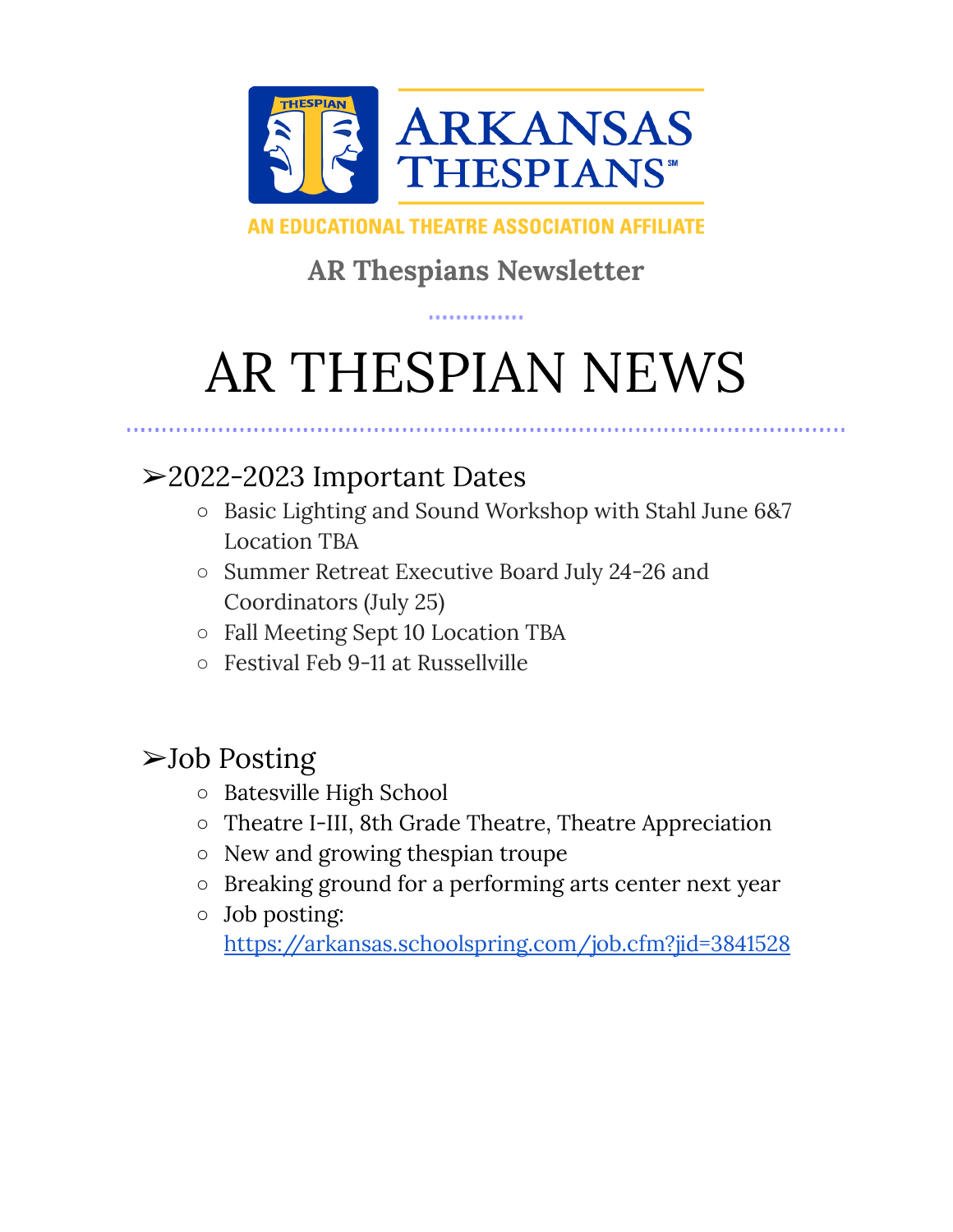## ➢National Thespy Adjudication

Your students are eligible to win!

Email not displaying correctly? View it in your browser.



An email with the above header was sent to all students who received a superior rating in the individual events category at state festival. If your students used their email to register for round 1 entries, they received the email. This will guide you/them to registering the entry that has qualified for National adjudication. Final entry submissions are due June <sup>1st</sup>. Please contact **[Jenava](mailto:jenava.harris@csdar.org) Harris** if you have any questions.

#### ➢PD Opportunities

- The Weekend Theatre is offering professional development options April 30th and May 7th for a fee of \$60. June PD opportunity pending.
- PD opportunity available July 1st. Chad Bradford will lead half a day and the other half will be troupe director lead. We are going to discuss preparing for ITF and how to help at state festival.
- There are opportunities to earn double PD hours. Contact [Heather](mailto:hootenh@sccsd.k12.ar.us) Hooten for more information.